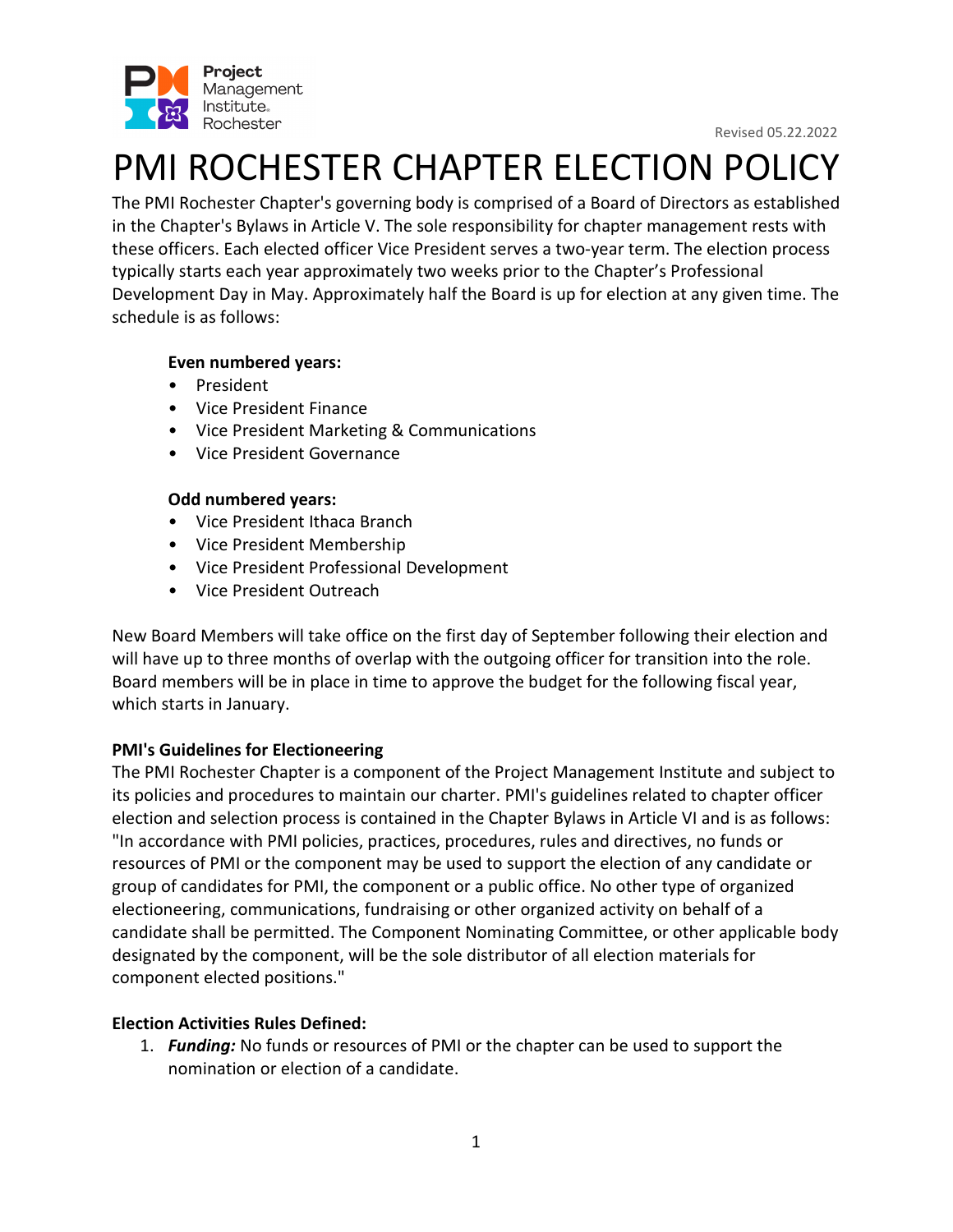

- 2. *Communications:* All information regarding the candidates will be distributed exclusively by the Nomination Committee through established Chapter communications. Candidates may communicate one-on-one regarding their candidacy only if the communication focuses on their qualifications. Mass communications are prohibited.
- 3. *Marketing Materials:* No candidate, PMI member, or third party may utilize any campaign materials such as posters, lapel pins, sponsorships or group activities designed to promote a candidate.
- 4. *Compliance with Election Activity Rules:* The Nominating Committee will ensure that all nominees, as a condition of expressing their interest in being a nominee, will submit a signed copy of this Rule of the Board verifying that they have read, understand and agree to abide by these policies and rules. This includes the following statement:

*"As a condition of my potential nomination or candidacy, I agree that I will not initiate, encourage, accept or endorse conduct on behalf of my potential nomination or candidacy which is in violation of the policy relating to the election as adopted by the Board. To violate this policy may result in revocation of my nomination or candidacy for office."* 

# **Nominations Committee Guidelines and Chapter Officer Selection Policy**

Candidate eligibility requirements can be found in the Chapter's Bylaws Article V, and are further documented as part of the below Chapter's Officer Selection Policy as outlined below. As a PMI member and potential PMI Rochester Board candidate, all individuals considering a Board position must abide by the Project Management Institute's Code of Ethics and Professional Conduct. Any violation of the Code (or pending complaint) prohibits a member from serving on the Board.

A candidate must:

- 1. Be a PMI and PMI Rochester chapter member in good standing;
- 2. Be willing and able to commit to a two-year term;
- 3. Be willing and able to commit to attend a monthly 2-hour board meeting in the evening, an annual strategic planning weekend, 2 annual Directors' meetings (one full Saturday in the Spring and a conference call in the Fall), and member chapter meetings. The President must also participate in one Regional Conference call per month; and
- 4. Have been actively involved as a chapter volunteer within the last eighteen months. Active involvement is defined as a minimum of 6 continuous months of service in any formal chapter volunteer role. If prospective nominee does not meet this minimum involvement criteria, he or she can submit a petition for nomination to the Nominations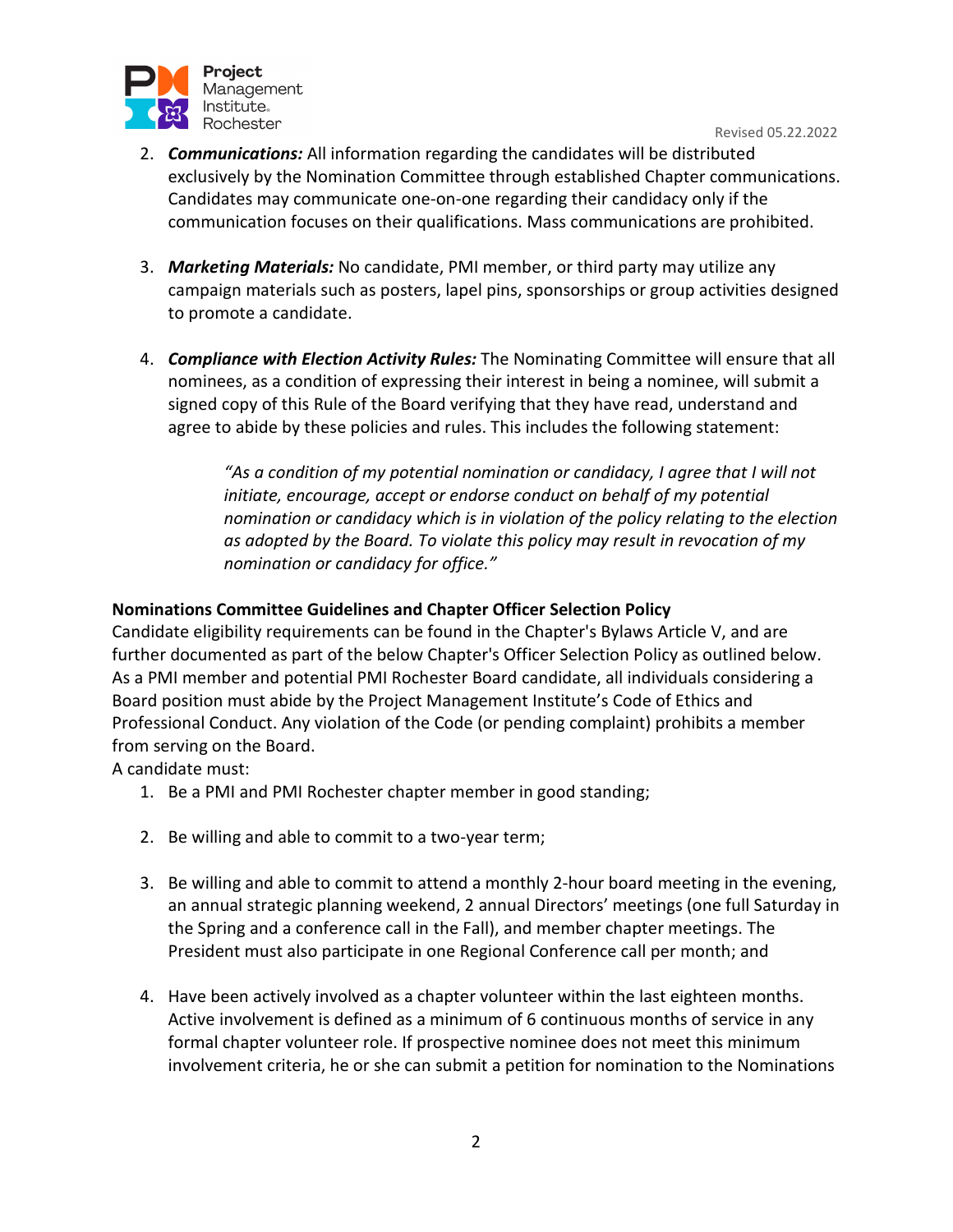

Committee. The Nomination Committee reserves the right to screen out candidates who do meet this involvement criteria.

Each candidate should also possess and be evaluated by the Nominations Committee against the following set of expected characteristics:

- 1. An appreciation of the value of the profession served by PMI: The candidate has a good understanding of the profession served by PMI, along with PMI's Strategic Plan and the vision and mission of the Chapter. The candidate does not need to have a certification in project management, or serve a career in the field, but should have a passion for the mission and vision of the organization.
- 2. Attention to growth of the Chapter: the candidate can help formulate a future vision for an organization and can help to describe a strategy to achieve it, has the ability to identify and understand strategic risks and offer strategic guidance for resolving them, and has the capacity to provide a strategic perspective while leading a volunteer team to execute the operational details.
- 3. The willingness and ability to serve others: The candidate possesses passion and energy to understand and respond to the needs of others in an open, honest, humble, and altruistic manner, has actively participated in achieving constructive outcomes for others without regard to personal benefit, and has a strong interest in working on the advancement of PMI, its stakeholders, and the profession.

The Nominating Committee shall ensure the timely review and study of the credentials of qualified Board Nominees, and the timely presentation of qualified, individual nominees and slates of candidates for open board positions. The Nominations Committee shall also have each candidate submit a completed "Nomination Form", sign and submit the candidate agreement and submit a resume for review by the Nominations Committee.

# **Election and Officer Selection Frequently Asked Questions (FAQs)**

Interested in being a chapter officer? You probably have some questions such as:

• *What kind of commitment will this involve?* Chapter officers are expected to be actively involved and visibly present at a variety of chapter events as they relate to their duties. Generally speaking, an elected officer can expect to spend up to 15-30 hours a month on their duties. It varies with the role. As a board member, you will have one or more teams that report to you and there will be additional meetings to manage teams and projects. In addition, elected officers must attend monthly Board meetings (approximately 2 hours), an annual Director meeting (half day), and monthly Chapter dinner meetings.